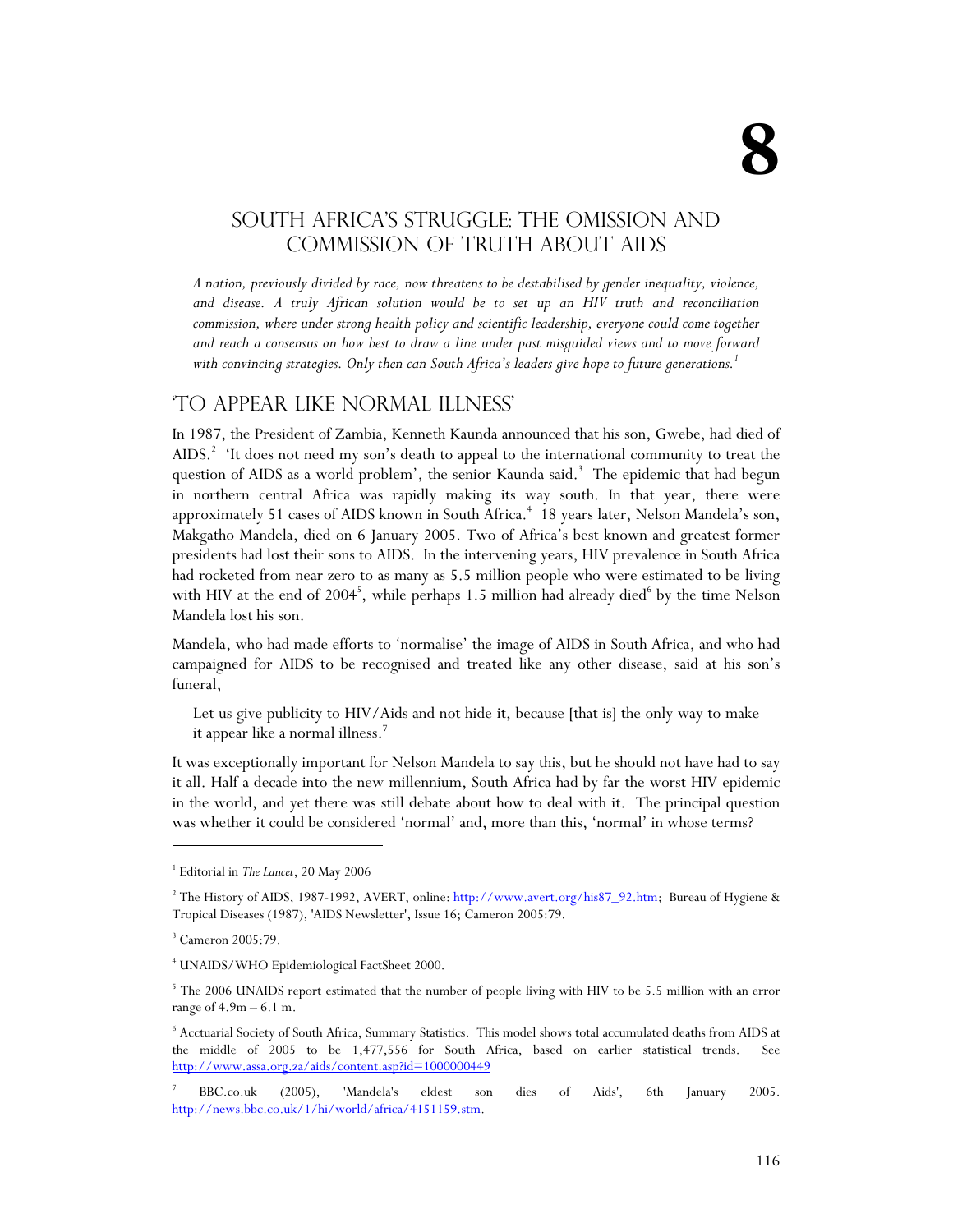Of course, it was 'normal' if this is taken to mean common or average. Black South Africans are aware of the terrible toll that AIDS is taking because of the number of funerals they have to attend. When someone dies, almost everyone who knew the deceased is expected to attend the funeral. All family and relatives, friends, colleagues, fellow church members, work mates, and any one else who has had more than casual contact with the deceased and who hear about the funeral in time will try to attend. Nearly everyone appreciates the tremendous strain that this has put on resources. With the rise in deaths municipalities are running out of room in cemeteries, while families and households grieve, collapse, and sink further into poverty. In this, AIDS is now 'normal'. Mandela's words are more complex than this: he says that South Africans must do what they can to make AIDS *appear like* a normal illness. In fact, it still does not even appear as an illness to many South Africans who continue to deny its existence, especially in death. In announcing the death of a colleague at the national broadcaster, SABC, the news reader noted that one of their weather announcers had died of 'AIDS related illness' on June 15 2006. This was a departure from the way deaths from AIDS had been announced previously. People were said to die 'after an illness'. The indirect reference to an undefined illness, however, had already come to signify death from AIDS. In this way, it was as normal as the hidden network of sexual relations that drove it: everyone knew it was there, but no one would admit to the fact. AIDS was becoming normalised as a missing presence. It does not *appear*.

Mandela's successor, Thabo Mbeki, has fought mightily against accepting this reality. At the other end of the political spectrum, people in rural villages, and especially traditional healers, debate whether AIDS is curable, and some claim to cure it. The essence of the debate is whether the ancestors knew about AIDS. If they did, then traditional medicine ought to be able to cure it because it is an African disease among Africans; if they did not, then they can't and we must die. The struggle against AIDS, then, depends on a peculiar image of its nature and origins, an image that is deeply embedded in a South African cultural imagination. South Africans ask themselves, "Is AIDS 'ours', African—from 'us' and within us—or is it foreign, un-African, from without rather than from within?" This is not unusual in South Africa today. South Africans, for instance, typically blame the worst aspects of crime on people they call 'Africans', that is, immigrants from Africa north of the South African border. For South Africans, especially black South Africans, what they call 'Africa' is a dangerous and foreign place. The deep ambiguities of reference to what is 'ours', that is 'African' or 'South African', and what comes from outside and what comes from 'inside' create significant barriers to acceptance.

Uganda had already made this determination years before the virus was discovered, described by science and named. It had its own name for it, and recognised it as its own problem, for which Ugandans must come up with a solution. There were of course many who helped to find solutions, but Uganda's ownership of the problem facilitated its response. South Africa, especially its leadership, has not accepted this burden of possession, for the most part, and so still wanders through a nightmare of uncertainty.

This 'denialism', as it has come to be called in South Africa, has characterised the response to AIDS almost from the start. 8

In the late 1980s, HIV was still scarcely noticeable in South Africa. There were a few discussions of it in the newspapers, but these all pointed fingers at Africa north of the South African border. It was implied that it would not affect South Africa. Indeed, in the dying days

<sup>&</sup>lt;sup>8</sup> 'The South African response to HIV epidemic has been characterised by a unique form of denialism in the highest echelons of political power' (Abdool Karim 2005:31).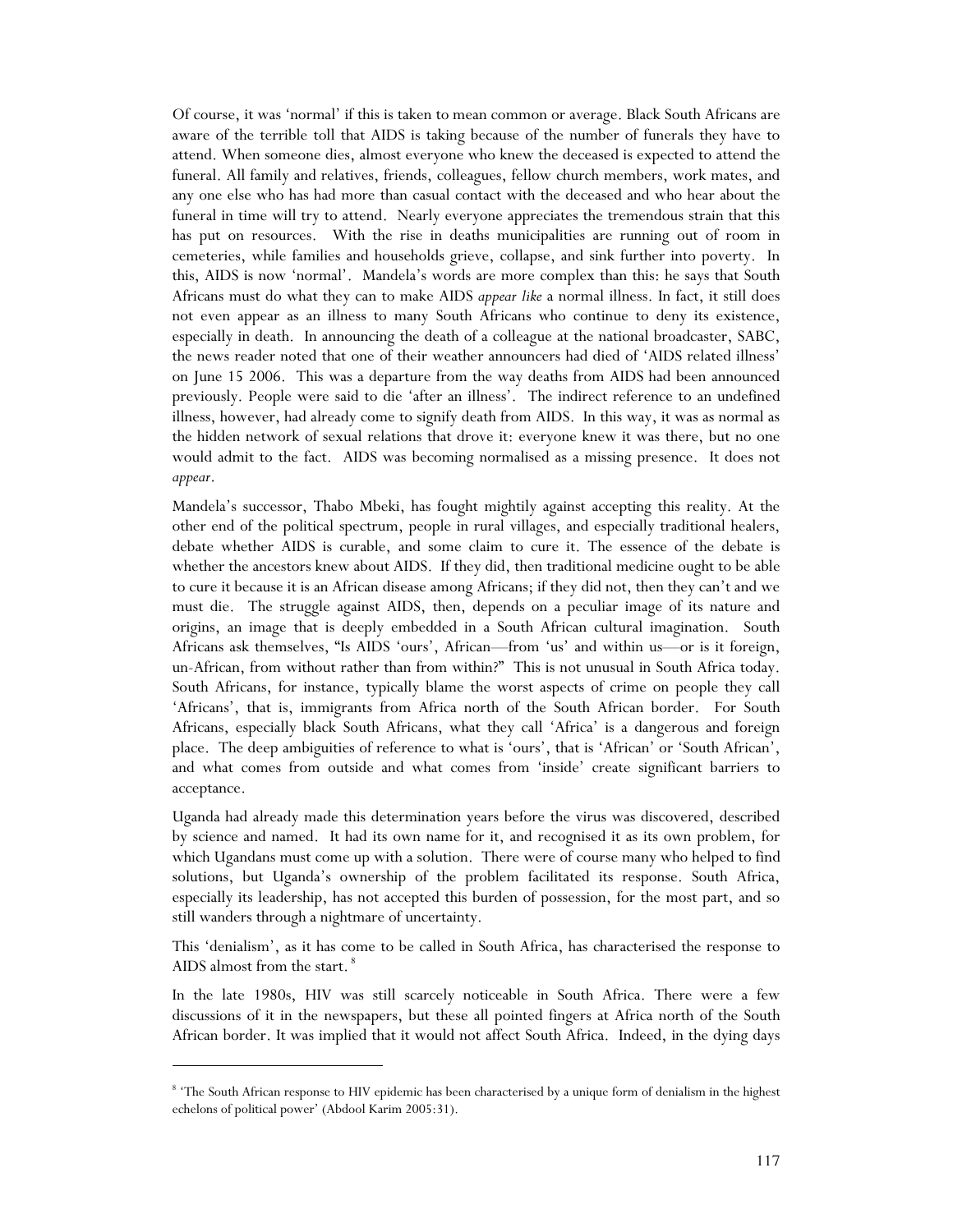of Apartheid, there were those who thought this might be a good thing as it would result in the deaths of black Africans. While this attitude was not expressed in the public press, so far as I am aware, it was expressed at dinner parties and garden gatherings. The South African Broadcasting Corporation, the state-owned and sole broadcaster in South Africa ran a few stories on the new disease that had been reported in Uganda, and that had been identified in migrant mine workers, especially from Malawi. The contracts for these workers were subsequently cancelled. Dr Willie van Niekerk, Minister of Health and Population Development (precursor to the current Department of Health) proclaimed in 1988 that "Promiscuity is the greatest danger, whether one likes it or not," in reference to homosexuals and foreign black mine workers. Dr Marius Barnard, the shadow minister for health in the parliamentary opposition, the Progressive Federal Party, suggested that HIV/AIDS "carriers" should be isolated as they were in Cuba.

Most people had other things on their minds, however. South Africa was in the midst of rising violence in the townships as bomb blasts and protest actions gradually gathered in force and urgency. 1985 was a watershed year in which violent events by both police and resistance movements became, if not commonplace, at least alarming. In that year, South African churches, led by Bishop Desmond Tutu began to campaign steadily and forcefully for change. Armed police patrols began moving through South African townships, and several groups of protesters and innocent people were killed. In an attempt to reassert control over the rising violence, the Prime Minister, P W Botha, offered to release Mandela if he agreed to forswear violence. Mandela refused to do so and remained in prison. Instead Botha declared a state of emergency. It was to last for the remainder of the decade, until F W De Klerk succeeded a tired and confused Botha as Prime Minister in August 1989. The events of the last half of the 1980s made it clear to everyone that the end of Apartheid was merely a matter of time. It came sooner than most expected, and without major bloodshed. In February 1990, soon after taking office, De Klerk effectively declared the end of Apartheid by announcing that he was unbanning the political parties that had led the resistance to the Apartheid government, including the ANC and the South African Communist Party. He began to release political prisoners and acknowledged the end of the Apartheid regime. He announced, too, that Nelson Mandela would be released, and Mandela finally walked free on 11 February, 1990. Prime Minister De Klerk led his party to the negotiating table with the recently unbanned ANC, together with all of the other parties from the left and right. Fifteen years later, the remainder of the National Party, the old party of Apartheid, quietly folded itself into the triumphant ANC, which after two democratic elections commanded two-thirds of the vote.

By the end of 1991, the first formal negotiations aimed at founding a new government were begun, but ended in failure because of the continuing violence in South African townships. The negotiations were called the Convention for a Democratic South Africa. On 20 December of that year, Mandela spoke to the Constitutional Assembly, saying

Today will be indelibly imprinted in the history of our country. … [T]oday will mark the commencement of the transition from Apartheid to democracy. … History will judge us extremely harshly if we fail to turn the opportunity, which it now presents to us [to the] common good. The risks of further pain and affliction arising from violence, homelessness, unemployment, of gutter education, are immense. … The price of CODESA's failure will be far too great.<sup>9</sup>

<sup>9</sup> Address to CODESA by Comrade Nelson R. Mandela, President of the ANC, 20 December 1991. http://www.anc.org.za/ancdocs/speeches/1991/sp911220.html.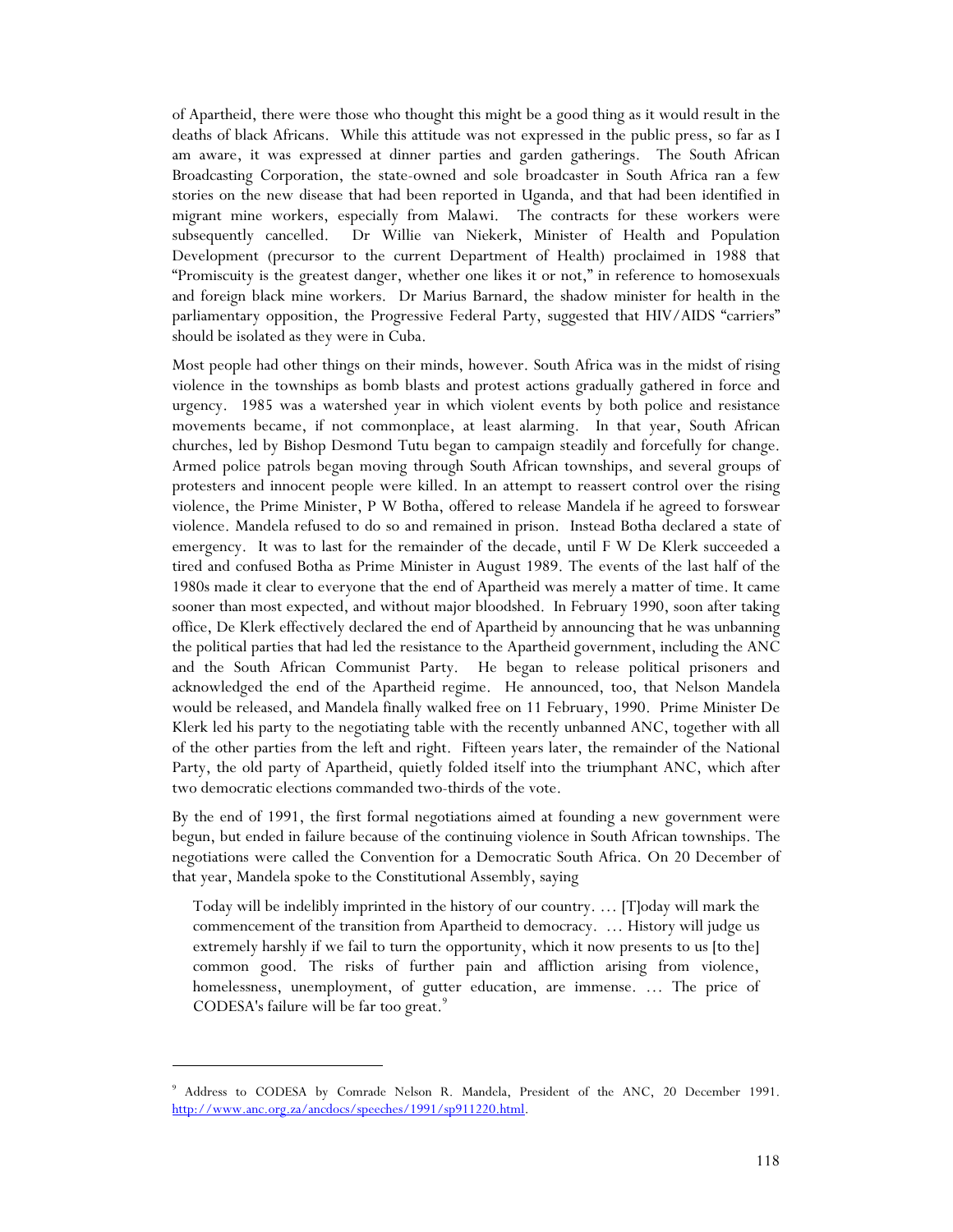Eventually a series of negotiations was successful in writing a new constitution and the first fullfranchise democratic elections were held in South Africa in April, 1994. On May  $10<sup>th</sup>$  of that year, Nelson Mandela became the first president of what was soon to be called, informally but proudly, 'The New South Africa', or the 'new dispensation'. As Mandela's CODESA speech suggests, the burden of the past was far too great to give equal attention to the reform of government and all of its aspects, to the ending of violence that had by this time become pervasive and increasingly arbitrary and aimless, and to everything else that must be done. It was imperative that the moves towards a new government not fail. Everything else rested on this. The efforts were successful, of course, but the rising tide of HIV was lost from sight.

Efforts to control AIDS, however, were beginning by 1990 when the first survey of ante-natal clinics shows that 0.7–0.8% of pregnant women attending the clinics tested positive for the HI virus.<sup>10</sup> The survey provoked little notice in the press, but the Department of Health has continued to conduct surveys annually since that time. It was not until 1992, however, that the first significant efforts were made by government to address the problem, but when it did, their efforts were heavily burdened with a political legacy and ideological agenda that did nothing but divide and fragment efforts from the beginning.<sup>11</sup> By now, much has been written on AIDS in South Africa.<sup>12</sup> This chapter offers, in particular, a synoptic view of cultural meanings and contrasting political discourses around AIDS that have affected the relationship between South African people and their government and civil society.

### The shape of the South African response

HIV crept into South Africa just as political power was being smoothly transferred from the old party of Apartheid, the Afrikaans-dominated National Party (NP), to the predominantly-black African National Congress. The shape of the response to AIDS was already being formed even as South Africa was negotiating the transition. Although the impact of any serious efforts to combat AIDS would not be felt in South Africa until sometime toward the end of the decade, two pivotal events seem to have begun to direct it. The first of these was a firm foundation in a human rights approach that was entrenched by the formation of the National AIDS Committee of South Africa, the founding of the AIDS Law Project (ALP) and the organisation of the AIDS Consortium, all in 1992. These three organisations determined that the approach to AIDS in South Africa would have much in common with the approach that was taken in the USA, especially that which developed around gay organisations in California and New York. They also adopted the struggle tactics that had been developed during the decades of active political struggle against Apartheid. These organisations gave birth later to the 'Treatment Action Campaign' (TAC), an organisation built around demands for treatment rather than prevention. TAC used the media and strong confrontational political tactics in direct struggle with government, while ALP provided support for challenging the government in court. The second development was the founding of 'Soul City', an 'edutainment' organisation that proposed to use entertainment to educate the public about HIV and AIDS and other health and development issues. The Soul City programme was based in the 'Institute for Health and

<sup>&</sup>lt;sup>10</sup> Department of Health, South Africa 2000.

<sup>&</sup>lt;sup>11</sup> Van der Vliet 2001; Van der Vliet 1994: 119; Van der Vliet 1996.

<sup>&</sup>lt;sup>12</sup> The principle recent works on AIDS in South Africa include the following: Barnett & Whiteside 2002; Campbell 2003.; Chirambo, Caesar 2003; Dorrington, Bradshaw, Johnson & Budlender 2002; Dorrington, Bradshaw, Johnson & Budlender 2004; Heywood 2004; Abdool Karim & Abdool Karim 2005; Kauffman & Lindaur 2004; Nattrass 2004; South African Department of Health 2006; Cameron 2005, and van der Vliet 2001, among others. In addition, a book of poetry and stories, 'Nobody ever said AIDS' (Rasebotsa, Samuelson & Thomas, ed. 2004) gives deep personal and literary insight into South African's experiences with living with HIV and dying of AIDS.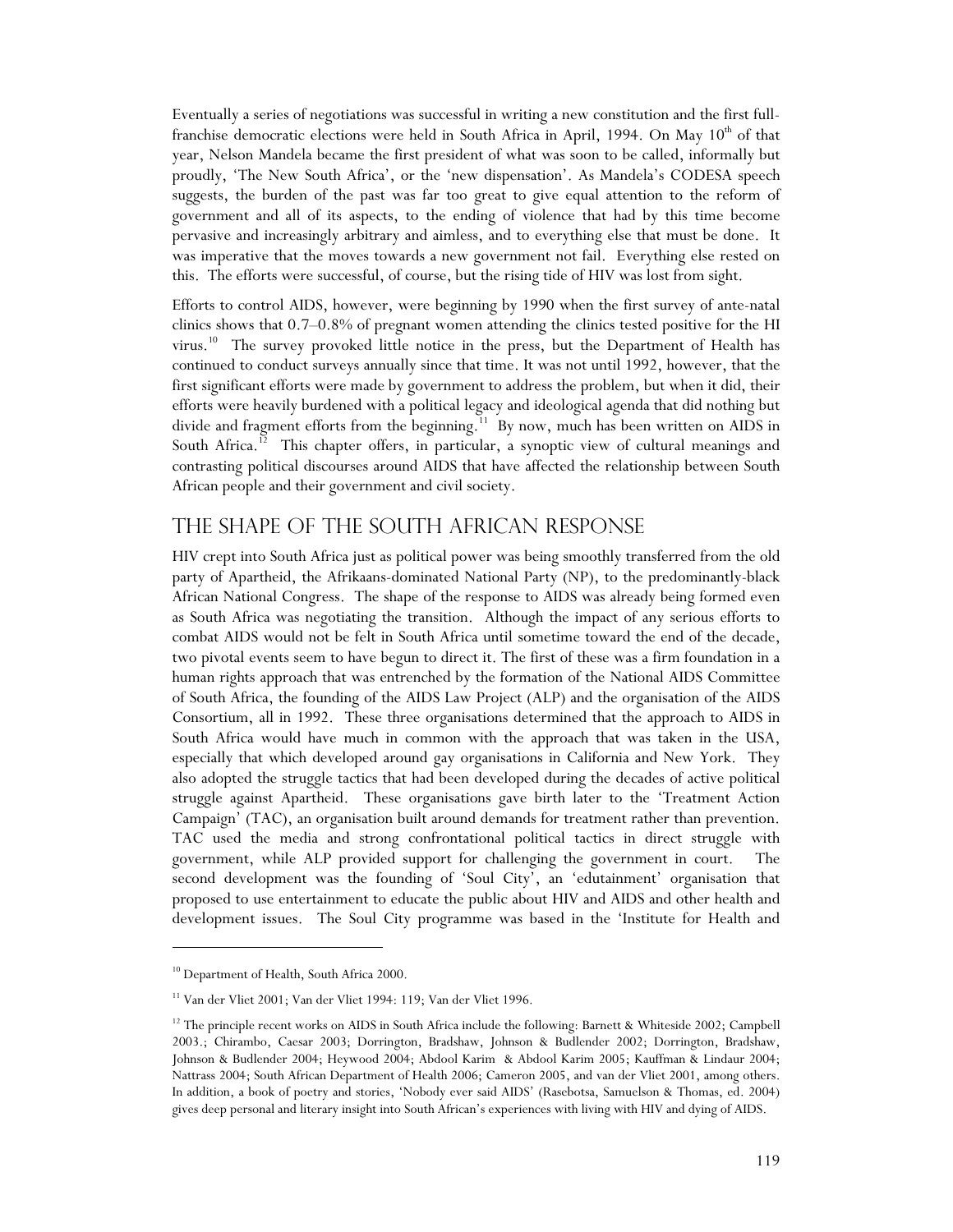Development Communication'. This was followed by the establishment of LoveLife, an organisation that used mass advertising—billboards, glossy publications, and road shows as a means to educate people about HIV. This initiative helped to channel funds and government attention towards mass media as the principal means for communicating their message. From the start, South Africa's strategy has been highly political, centralised and based in expensive high-tech mass media. Echoing the rhetoric of the what is called in South Africa, the struggle against Apartheid, or just 'The Struggle', Nelson Mandela called the efforts to halt the epidemic 'The new struggle.'13 Prevention messages have been indirect, often obscurely so, and explicit sex education has been consistently resisted. Discussion of AIDS in the media routinely places it in a political context.

These approaches contrasted strongly with Uganda's approach which emphasised communication strategies based in small organisations, schools, businesses, churches, and community theatre with popular but indigenous music. It was highly decentralised, nonpolitical (President Museveni had banned political parties and decentralised government), and it emphasised medical-technical approaches to both prevention and treatment. Prevention messages were sexually explicit with wide-spread use of direct and explicit sex education in schools with significant media support and educational materials. While the president of Uganda offered encouragement and direction, he generally delegated to technically competent individuals. He did not so much lead the way as get out of the way of implementation by others. The first president of the New South Africa, Nelson Mandela, paid little attention to AIDS during his presidency, while his successor, Thabo Mbeki, often obstructed effective prevention and treatment, preferring instead to direct an alternative course of action that appeared to have little scientific validity. His personal authority is pervasive in government and little happens without his direct or personal assent.

The two directions that the South African approach took—human rights and mass media—have had some contradictory results: one tending to entrench attitudes towards secrecy and privacy, the other encouraging openness and freedom of expression around HIV status. The focus on human rights has entrenched an attitude against personal 'disclosure' of HIV status and against mandatory testing in appropriate circumstances. Contact tracing has been discouraged, as have explicit messages and sex education.<sup>14</sup> Research has often been hampered by bureaucratic insistence on complex 'ethical' research protocols based on those used in invasive medical procedures and drug testing. It has given legal force to many people's desire for privacy, but has also discouraged voluntary testing even with counselling. While this is not a bad thing in itself, it has tended to counter the other major direction in South African policy development, the effort to get people to 'talk about it'—one of the slogans used by the Soul City programmes and by LoveLife, South Africa's largest mass AIDS education NGO. The overwhelming move to public media, including prime-time entertainment, has emphasised the importance of 'speaking out' and 'talking about sex', especially for youth, and between youth and parents.

These two tendencies, though in some senses opposed to each other, have achieved an accommodation, and have come to define the South African response to AIDS. The emphasis on human rights enshrined in the new South African constitution and defended strongly by the courts has permitted effective challenges to the resistance from the Mbeki government.

<sup>13</sup> van der Vliet 2001: 152.

<sup>&</sup>lt;sup>14</sup> Heald 2006.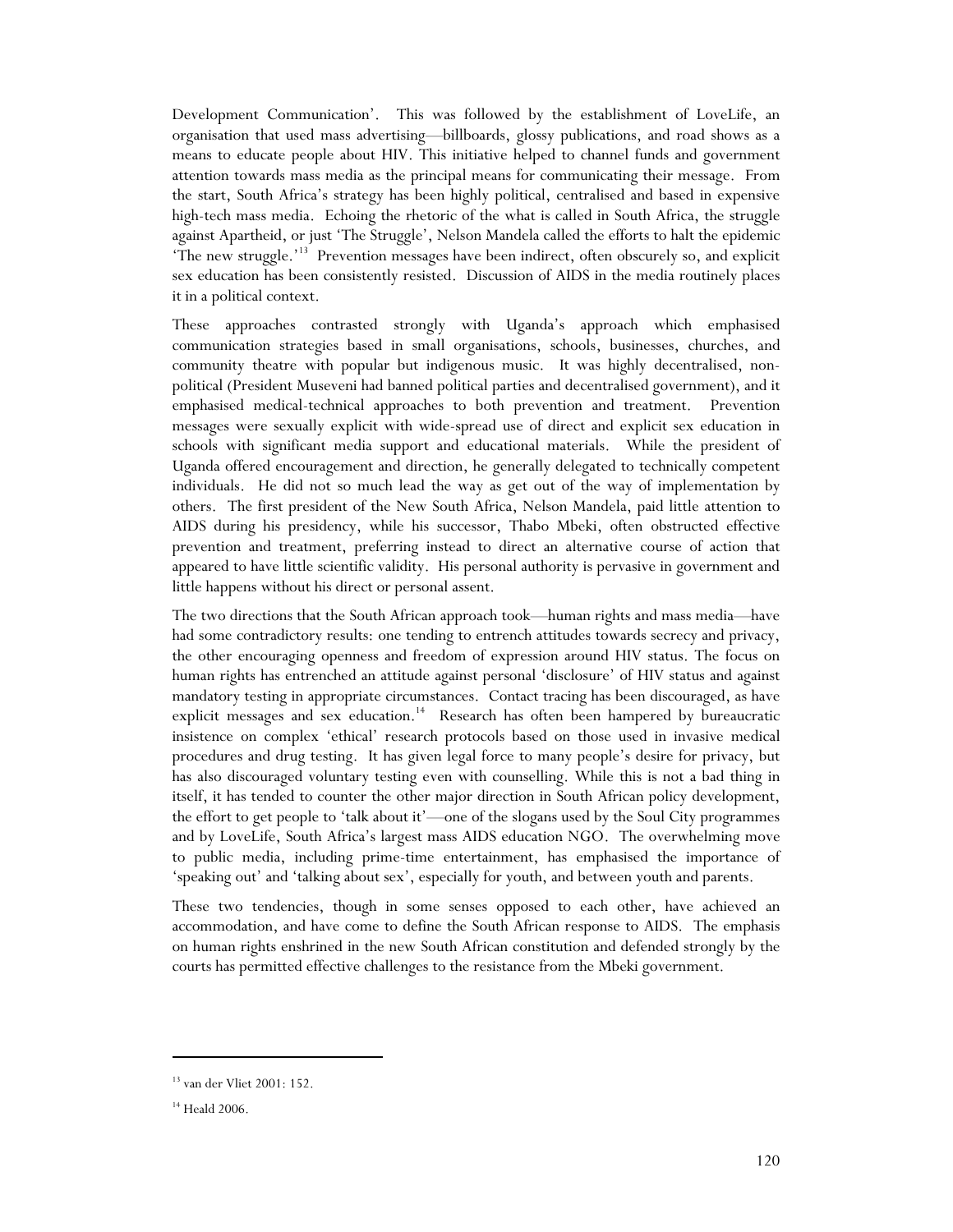#### **AIDS and Human Rights**

The convening in October 1992 of The National AIDS Convention of South Africa (NACOSA) was the first step in South Africa to address the problem.<sup>15</sup> It received considerable funding from the European Union which had been funding AIDS programmes in South Africa since 1987.<sup>16</sup> Its name, political constitution and results clearly reflected the success of the CODESA that had successfully met the huge challenges of political change. This was the year that HIV prevalence in Uganda began to plummet while, at the same time, it was just beginning its most aggressive rise in South Africa. Elements of the NACOSA plan were good: it was, at least, a start. It aimed to generate a unified national plan that that would direct a coordinated response. The conference was attended by 442 delegates, but the emphasis fell on what in retrospect seem to be very indirect concerns: racial inequalities, human rights and poverty. Instead of stressing an aggressive and integrated medical and epidemiological attack through research, prevention and palliative care, as Uganda had done, the conference pointed to the poverty of many South Africans and asserted that improvement in living standards was the key to prevention. Objectively, all but the poorest and most marginalised of South Africa's poor were not as poor as most Ugandans at the time, and had access to generally better health facilities. Even in the early nineties, South Africa was still loath to compare itself to any other African country. All South African parties to the political conflicts of the twentieth century sought comparison with the developed world, especially Europe and North America, and with the other English speaking Commonwealth countries of the south, that is, India, Australia and New Zealand. Comparison with other African countries where political violence, poverty, injustice and exclusion based on ethnic identity and race were often worse than in South Africa, was held to be 'odious' because it tended to weaken the moral force of resistance to Apartheid. This made political sense, but blinded most people to obvious comparisons with the rest of Africa. South Africans in general and the South African government in particular rarely looked to the north for ideas or solutions to problems. This was a tragic omission. Even though South Africans were in general much wealthier than most people to the north, it was in South Africa that HIV prevalence has reached its highest mark on the continent. To the north, countries were poorer, but their response to HIV was often superior.

The political-economic focus of the conference was consistent with the broader political environment of the transition to democracy, and seems to have taken this opportunity to address grievances rather than to address the problem. Race was also a significant issue, with black and white delegates believing that the 'other side' was responsible. Blacks believed that AIDS was still primarily a disease of white homosexual men or other Africans, and therefore not a problem for black South Africans. Some white South Africans saw AIDS as a problem with the pattern of black sexuality and family life arising from the disruptions of migrant labour and Apartheid laws that resulted in the break-up of black families who were not allowed by Apartheid laws to live together near their places of work. Even though HIV prevalence was already highest in Natal, a predominately Zulu province, the Inkatha Freedom Party that primarily represented a Zulu constituency did not attend the conference.<sup>17</sup> This highly politicised and adversarial approach —as opposed to a dispassionate public health or technical one as exemplified by Uganda—continues to underlie much of the South African response. It was revitalised by the second president of the 'New South Africa', Thabo Mbeki, in his

<sup>&</sup>lt;sup>15</sup> Ijsselmuiden, Evian, Matjilla, Steinberg & Schneider 1993.

<sup>16</sup> Baqwa 1996.

<sup>&</sup>lt;sup>17</sup> Ijsselmuiden, Evian, Matjilla, Steinberg & Schneider 1993.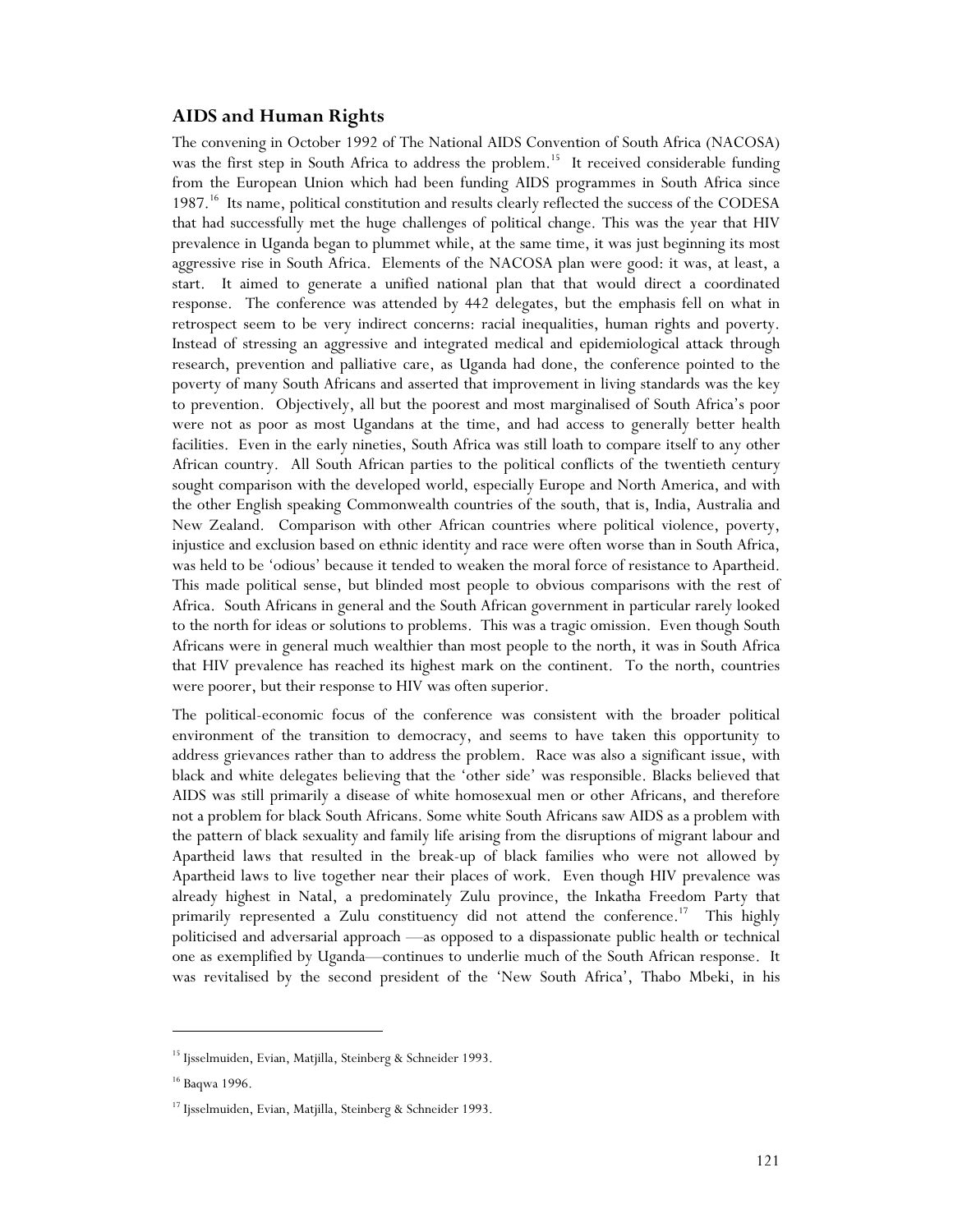campaign against exorbitant costs of ARV medications from the large pharmaceutical manufacturers.

It was already clear by this time, that Uganda's response to AIDS was exemplary even if it was not yet certain that HIV prevalence was falling. The NACOSA plan reflected strongly elements of South Africa's political transition by placing an emphasis on human rights and rights to confidentiality<sup>18</sup> over more practical concerns. It attempted to assert national central control over provinces that had already begun to develop fairly effective local responses, especially in the Western Cape (where prevalence was still low) and in Natal (where prevalence had already increased to levels higher than Uganda at its peak). HIV prevalence was found to be as high as 13% among males who attended a STI clinic in Johannesburg, and 18.7% among females at the same clinic.<sup>19</sup> A national AIDS coordinating committee was set up, and at a workshop in September 1993 attended by 40 people, drew up a document that encouraged 'grassroots' involvement in fighting AIDS, and required that the 'legacy of Apartheid' be recognised as a contributory factor to the spread of AIDS in South Africa.<sup>20</sup>

NACOSA's invocation of 'grassroots' involvement—an important political strategy in the struggle against Apartheid, and a South Africa political buzzword that appears in virtually every speech even a decade and a half later—was meant to channel the political strength of 'the masses' against the new threat. But, unlike Uganda where significant political commitment and infrastructure was mobilised to do just that, the South African words remained just words. There was no political commitment to mobilise 'the masses' and the fabled 'grassroots' energy failed to materialise. At that moment, there was still too much work to be done to wind up the Apartheid regime, and later on many of the political activists had either received comfortable employment in government, or subsided into bitter unemployment.

An 'HIV and AIDS Charter' was drawn up in 1992 by several political activists including Edwin Cameron, Edward Swanson and Mahendra Chetty.<sup>21</sup> The AIDS Charter<sup>22</sup> was modelled on the Freedom Charter<sup>23</sup>, written by Nelson Mandela and other ANC activists that had guided the ANC's struggle since its adoption in Kliptown, in June 1955. Since both Cameron and Mandela were lawyers, both Charters used the formal language of legal documents. The AIDS Charter used the Freedom Charter as its model in structure and wording. Cameron and others also set up, in 1992, the AIDS Consortium to coordinate NGOs and other organisations that were beginning to organise around the issue. Originally based at the Centre for Applied Legal Studies at the University of the Witwatersrand in Johannesburg, it moved out in 1998 to become independent, and in 2006 had over 1000 organisation affiliated with it. The AIDS Charter thus provides an orienting doctrine and legitimating charter for many of these organisations. The informal networked structure of the AIDS Consortium and its affiliates mirrored the structure of the organisation of the mass democratic movement during the 1980s in the last days of Apartheid. It is not, however, a legally binding document and has not been adopted by the South African state. The AIDS Charter clearly framed HIV and AIDS as political

<sup>18</sup> Seidel 1996; Whiteside 1993.

<sup>&</sup>lt;sup>19</sup> Whiteside 1993.

 $20$  Whiteside 1993.

<sup>21</sup> Cameron 2005; and AIDS Consortium website, http://www.aidsconsortium.org.za/

<sup>&</sup>lt;sup>22</sup> The AIDS Charter, in Zulu, English, Afrikaans, Sotho, Tsonga and Venda is available on the website of the AIDS Consortium,

http://www.aidsconsortium.org.za/index.php?option=com\_content&task=view&id=12&Itemid=41.

<sup>&</sup>lt;sup>23</sup> African National Ccongress 1955, see http://www.anc.org.za/ancdocs/history/charter.html.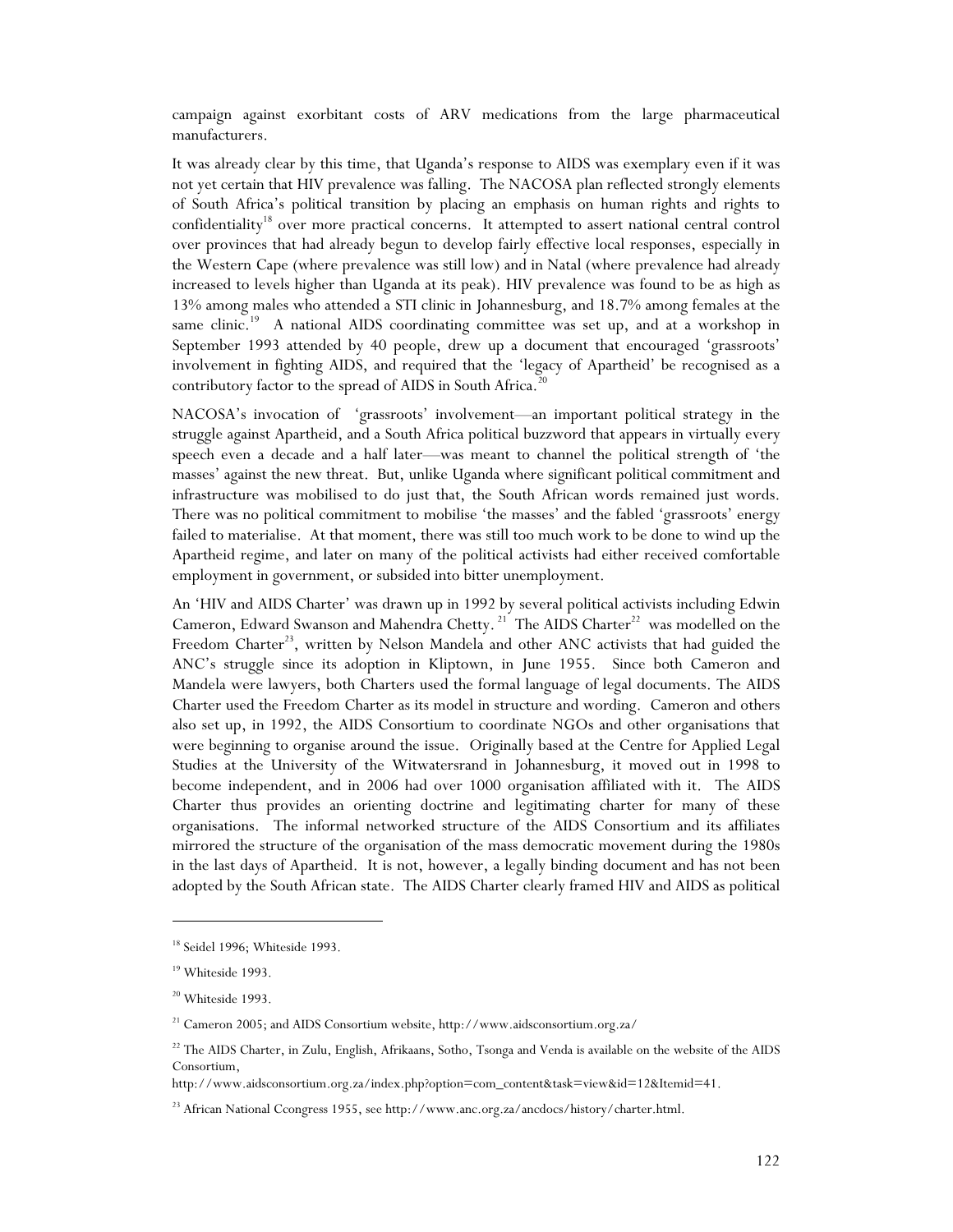issues that, like Apartheid, required struggle to overcome. It also set the agenda for confrontational legal challenge as one of the bases for this contest. The fact that Cameron and the other drafters of the AIDS Charter were gay males, also gave them a sense of political disenfranchisement that was comparable to the disenfranchisement and oppression of the black members of the ANC. The struggle against AIDS then merged medical and political issues seamlessly, drawing on both American and South African experiences of racism and homophobia. Ironically, it simultaneously helped to suppress actual wide spread political mobilisation against AIDS. The politicisation of AIDS in South Africa seemed inimical to effective political mobilisation, perhaps because the era of mass mobilisation had passed—or was by now, most hoped, passé—or because the other pressing political issues simply overwhelmed it. In any case, what emerged as HIV tightened its grasp on South Africa was nothing like the Ugandan response.

The AIDS Charter closely parallels the Freedom Charter in many respects. The AIDS Charter, noting the threat of discrimination against people with HIV infections, 'sets out those basic rights which all citizens enjoy or should enjoy and which should not be denied to persons affected by HIV or AIDS as well as certain duties'. Responding to the expulsion of HIVpositive foreign mine workers from South Africa by the previous government, the Charter declared that no restrictions should be placed on any person's freedom of movement, just as the ANC's Freedom Charter demanded 'Freedom of movement shall be guaranteed to all who work on the land'. In response to suggestions that people with HIV should be isolated or quarantined, the Charter stated, 'segregation, isolation or quarantine of persons in prisons, schools, hospitals or elsewhere merely on the grounds of AIDS or HIV is unacceptable.' The Freedom Charter declared, 'All people shall have the right to live where they choose.' In line with the Freedom Charter's demand for equal and free education for all regardless of race, the AIDS Charter mandated that 'All persons have the right to proper education and full information about HIV and AIDS.' In these and in many other respects—health care, security, education, employment, housing, gender, provision of justice, and so on—the AIDS Charter treated HIV positive people in political terms, and demanded their 'freedom'. In short, the AIDS Charter aligned itself strongly with the ANC and the freedom movement in general by asserting an identity between people who had been discriminated against and disenfranchised for reasons of race with those whom they feared would be further discriminated against by reason of their HIV status or sexuality and sexual preferences. This was hardly an unreasonable fear since some infected individuals had already been killed and others thrown out of their homes or denied employment. The fears were valid, the mode of their expression familiar and commonplace, but their consequences were partly unforeseen.

The AIDS Charter, however, helped to entrench the politicised understanding of AIDS in the country. It prevented the possibility that AIDS might be seen as a disease like any other, as Mandela pleaded that it might on the death of his own son fifty years after the adoption of the Freedom Charter. While fully consistent with the human-rights based approach of most NGOs and left or liberal organisations. AIDS now had a political identity that other diseases did not have, and this effectively prevented mandatory tracing of sexual contacts that had become routine for syphilis, for instance.<sup>24</sup> As openly gay men, the authors of the AIDS Charter were fully aware that this was the approach taken by gay men in the US when AIDS was first discovered amongst them. They saw themselves as double victims of discrimination and stigma by virtue of their sexuality and their HIV status. In the midst of a struggle for the human rights of homosexuals in the US, this politicisation made sense; in Africa, faced with a generalised heterosexual epidemic whose proportions vastly exceeded that of the American gay

<sup>24</sup> De Cock, Mbori-Ngacha, & Marum 2002.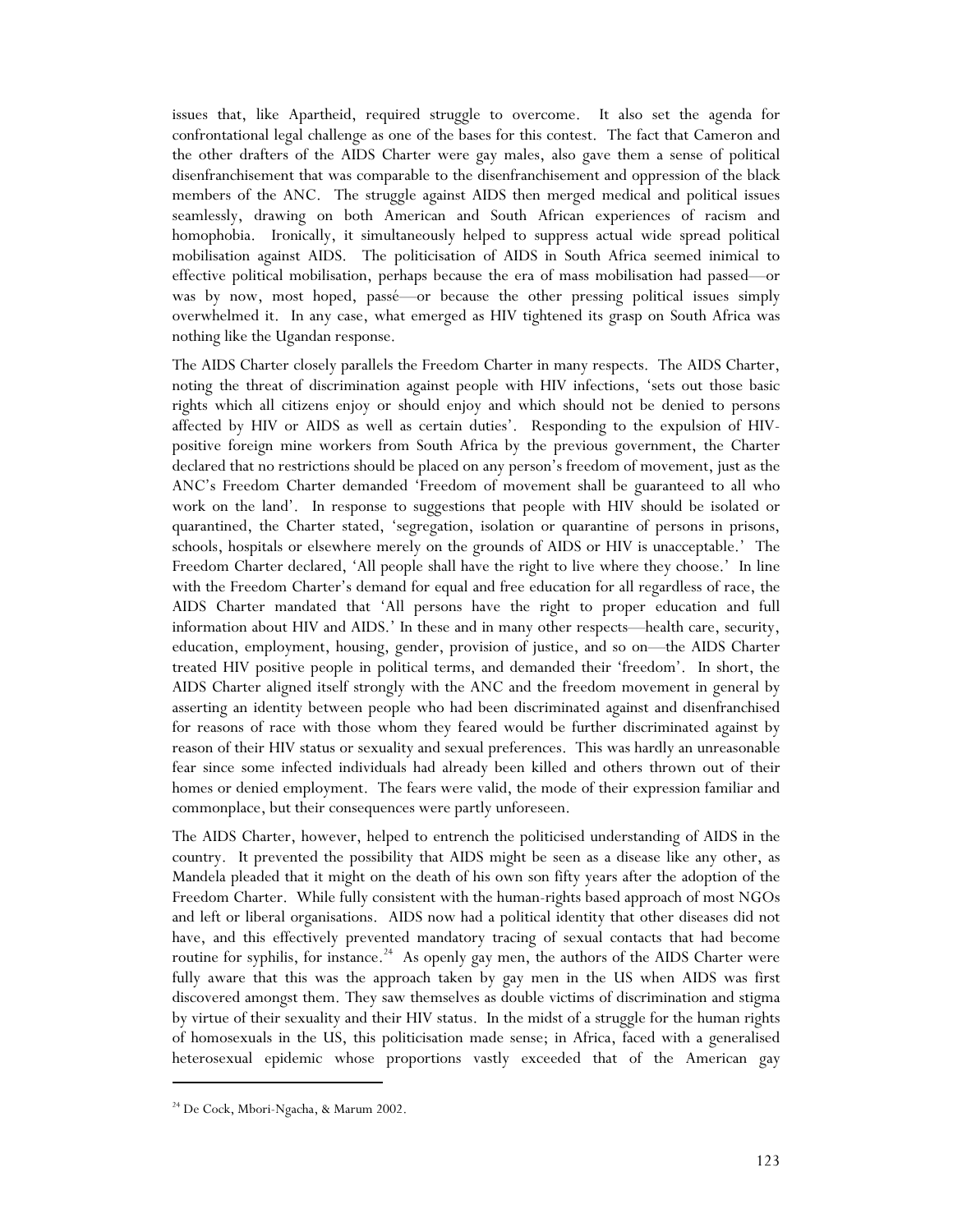community, it was, perhaps, less appropriate. In any case, it made explicit a right not to divulge HIV 'status' to anyone, not even a current lover. This is embedded in the South African political consciousness.

Eventually, however, it appeared to be counterproductive. In 2002, De Cock et al identified what they called 'HIV exceptionalism' in the pages of *The Lancet.<sup>25</sup>* They argued that an approach modelled on Euro-American human rights issues and demands for privacy (unless the individual actively chooses to 'come out' and publicly declare their own HIV status) was not helpful in Africa where universal 'know your status' campaigns should be the norm and routine testing for HIV in all public facilities should become mandatory. The provision of social justice through treatment and accurate identification of HIV infections was more important than narrow legalistic interpretations of human rights, they said. The power of this argument grew, and Edwin Cameron, now a High Court judge, reversed his position on the right to nondisclosure of HIV status as a 'human right' in August of 2006, arguing—by this time with many others—that the provision for privacy and non-disclosure of HIV status prevented AIDS from being taken as a 'normal illness.' The crucial difference was that by 2006, unlike the situation in 1992, AIDS was now treatable and could be considered a chronic disease like diabetes. He recommended that routine tests be carried out for HIV wherever possible, and that reporting to responsible monitoring agencies be made mandatory. The South African government, however, has failed to take up even these suggestions.

AIDS NGOs and support organisations in South Africa explicitly adopted the style and often the substance of the underground anti-Apartheid movement of the 1980s. Surprisingly, the new government colluded in this by acting towards HIV positive people and those with AIDS in a way that was in many ways like the way the Apartheid state had acted with respect to black people. People Living with AIDS (PLWAs) and organisations that supported and represented them became political movements while the state manoeuvred to thwart them.

The tendency to central control by the national Ministry of Health was also already clearly present in the NACOSA plan. Indeed, two members of the eight-person drafting committee became ministers of health: Dlamini-Zuma and then Tshabalala-Msimang, and both resisted effective intervention to slow the progress of HIV.<sup>26</sup> At a time when Uganda was moving to decentralise control over AIDS control programmes, and thus to shift responsibility out to the local level and to the many parts of Ugandan civil society, government and economic institutions, the new South African government like the old continued to hold closely the secrets and mechanisms of state power. All in all, the contests around NACOSA effectively started South Africa on a course of adversarial politicisation with respect to AIDS. South Africa was still suffering from academic boycotts and cultural sanctions aimed at ending Apartheid. Though these had ceased by then to be useful, they continued to hinder the flow of new research on AIDS into South Africa. The 'go it alone' attitude that had come with 'sanctions busting' during Apartheid lingered on to isolate the developing South African response from the rest of the world. The political bickering continued to foster isolation even after May 1994 when the new government was finally installed.

The new government, however, immediately set about trying to implement the recommendations of NACOSA, and external agencies began to join in with increasing foreign aid. Still divided about the causes of AIDS, the bulk of the effort was placed on information, education and communication (ICT) strategies, and on reforming the government health care

<sup>25</sup> De Cock, Mbori-Ngacha & Marum 2002; Nattrass 2004: 143, 146.

<sup>26</sup> Nattrass 2004: 43; van der Vliet 2001: 160.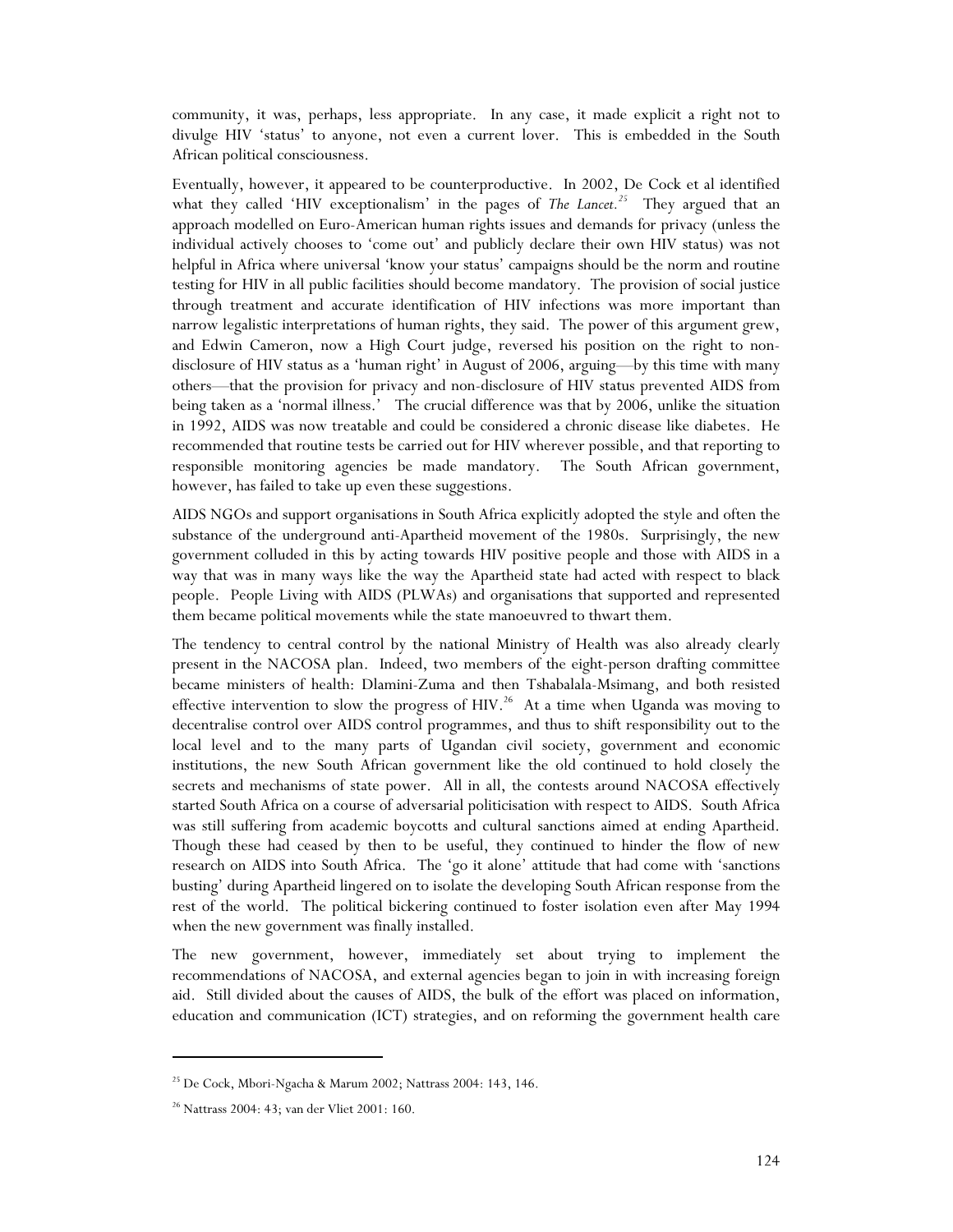system so that it would permit access to the rural poor and to black people more effectively than it had done in the past.

Nkosazana Zuma, a former ANC activist was made the first Minister of Health under Nelson Mandela. She was the person ultimately responsible for the government's AIDS programme implementation. Nkosasana Dlamini, as she was then, before her marriage to Jacob Zuma, had qualified as a medical doctor in 1978 at the University of Bristol, UK, after going into exile in Britain as the result of her political activities in South Africa with the then-banned ANC. She was active in ANC politics in Britain while working as a doctor in two British hospitals before returning to southern Africa. She was Medical Officer in the Paediatrics Department of the government hospital in Swaziland from 1980 to 1985, where she met and married Jacob Zuma who later became Deputy President. She subsequently divorced him. She then left southern Africa again and became involved in exile in ANC politics overseas. On her return to South Africa in 1991 with many other exiles, she secured a post as a research scientist with the Medical Research Council in Durban. She had been a member of the steering committee of the national AIDS coordinating committee, and was chairman of the ANC Women's League in southern Natal region, among other activities. Her biography is typical of many of the current ANC elite who are often connected not only by their political relations and experiences in exile and the resistance to Apartheid, but also by a dense set of marriage and sexual links between its members, especially among the elite.

Nkosazana Zuma was well qualified for the new post, well connected with the ANC elites, and with practical experience as a medical doctor. It has therefore been a source of great puzzlement why she and her successor as Minister of Health, Dr. Manto Tshababla Msimang, should have been so contrary and reactionary in leading government AIDS interventions and programmes. As Minister of Health, Nkosasana Zuma was a central player in efforts to get the large international pharmaceutical companies to reduce the price of drugs used to treat AIDS and other tropical diseases, especially TB. Ironically, she then refused to allow government hospitals to dispense AZT, and prevented the use of Nevirapine in government hospitals for prevention of mother-to-child transmission of HIV until she was forced to do so by a court order.

Her major legacy in public health legislation was the passage of the Tobacco Products Control Bill in 1999 that effectively prevented smoking in all public places. Effective governmentdriven AIDS programmes languished while smokers were cleared out of pubs, government buildings and other establishments.

Under Nkosasana Zuma's leadership, the South African Department of Health also pursued a number of other strange directions. Several of these were extraordinary scandals as they did little to advance the cause of AIDS prevention, and a great deal of harm to the credibility of the South African government's ability to manage an AIDS prevention programme.

### **The 'Sarafina II' scandal**

One of Nkosasana Zuma's first efforts was to commission an extraordinarily expensive musical entertainment. Mbongeni Ngema, a well known producer of South African musicals was hand picked to produce it. Ngema's previous hit musical, 'Sarafina', featured high energy Zulu song and dance with a weak story line about political struggle. It had been a great success in New York and London around the time of Nelson Mandela's release from prison. With the eyes of the world focused on South Africa, this play had highlighted South African cultural achievements—a film version was the first South African production to be screened at the Cannes Film Festival—and had presented the struggle against Apartheid in a highly positive light. It was perhaps not surprising that the Minister of Health would have thought that this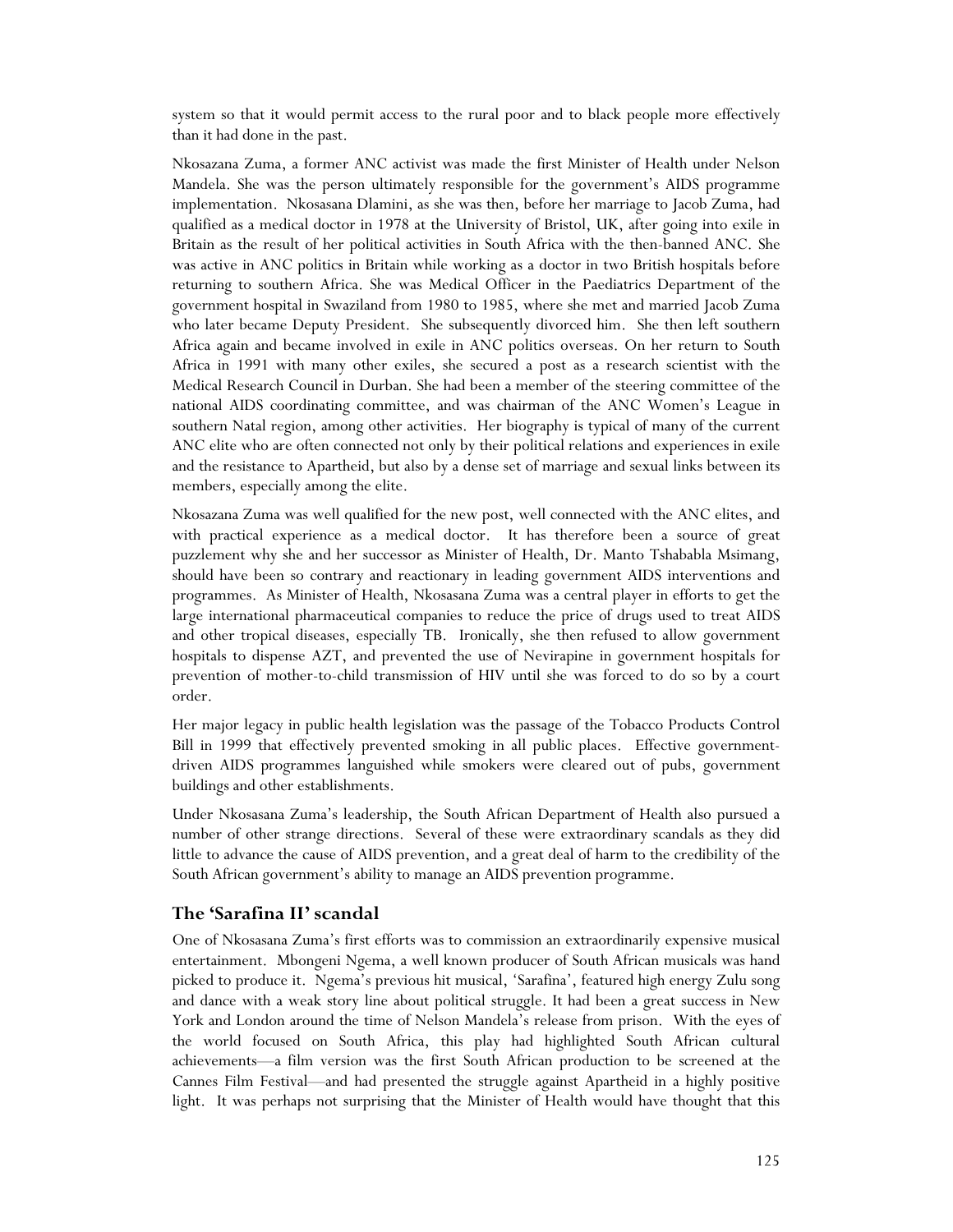medium might be appropriate to promote a new HIV and AIDS prevention programme. Intentional or not, the idea for basing an AIDS prevention message in an anti-Apartheid film effectively fused the South African politics of struggle with the public health problem of AIDS. This might have been effective had it not run so rapidly off the rails during the financial free-forall that developed around the newly powerful ANC elite as they took over the state and its resources.

In 1994, the European Union had granted the South African Department of Health 11 million ECUs for AIDS prevention programmes.<sup>27</sup> During June 1995 the Department of Health decided that a play or musical that presented the message in the form of popular entertainment would be a useful way to proceed. According to the subsequent report of the Office of the Public Protector, they then approached Ngema who gave an initial estimate of R800,000 for the development of an AIDS prevention play. The Health Department then formulated a plan to develop a touring play that would be 'culturally sensitive' and that would tour all of South Africa for 12 months. The terms of the tender were given as follows:

To supply a detailed script/framework and costing of the production.

The theatre production must consist of a play and music around the theme of HIV/AIDS awareness and prevention in South Africa. The play must be culturally sensitive to all people in South Africa. The company must have the capacity and infrastructure to tour the production country-wide for 12 months. The most important aspect of this play is the complete quality in all respects of the production. It must therefore be stressed that the highest quality must be obtained in the production and not the least cost.

The opening of the play must take place on the first of December 1995.

Consultation with the National HIV/AIDS and STD Programmes is essential.

The company must be committed not only to the prevention of HIV/AIDS and STD in South Africa, but the overall development of all its people*.* 28

Ignoring the usual tender procedures, the government AIDS Directorate invited tenders from only three entertainment companies and two companies presented tenders. One of them was Mbongeni Ngema's 'Committed Artists Theatre Company'. The short time-scale, political qualifications and other specifics clearly favoured Ngema who already had Sarafina I in production. Ngema's tender of R14 million for the production of Sarafina II was accepted over the tender of R600,000 from the other company. Predictably, Sarafina II, was a slightly remodelled version of the earlier international hit musical, with the same cast and story. It was first performed on World AIDS Day, 1 December 1995. The opening was attended by the European Community Ambassador, Mr Fouère.

Clearly, this involved misuse of European Community funds, and an investigation was immediately launched. The affair soon escalated to the level of international scandal. The play itself was never seen again, and the contract was withdrawn. The Office of the Public Protector was requested by the principal opposition party, the Democratic Party, to investigate, and the report of the Public Protector, Mr Selby Baqwa, was submitted to Parliament in May 1996. Baqwa's principle finding was simply that normal tender procedures had been ignored. Later that year, it was reported that an anonymous donor had come forward with R10.5 million to pay for Sarafina II so that the European Union funds could be returned. Since the 'anonymous donor' did not wish to be identified, there were fears that this involved some measure of

<sup>&</sup>lt;sup>27</sup> The Ecu, or European Currency Units, was the predecessor to the Euro.

<sup>28</sup> Baqwa 1996.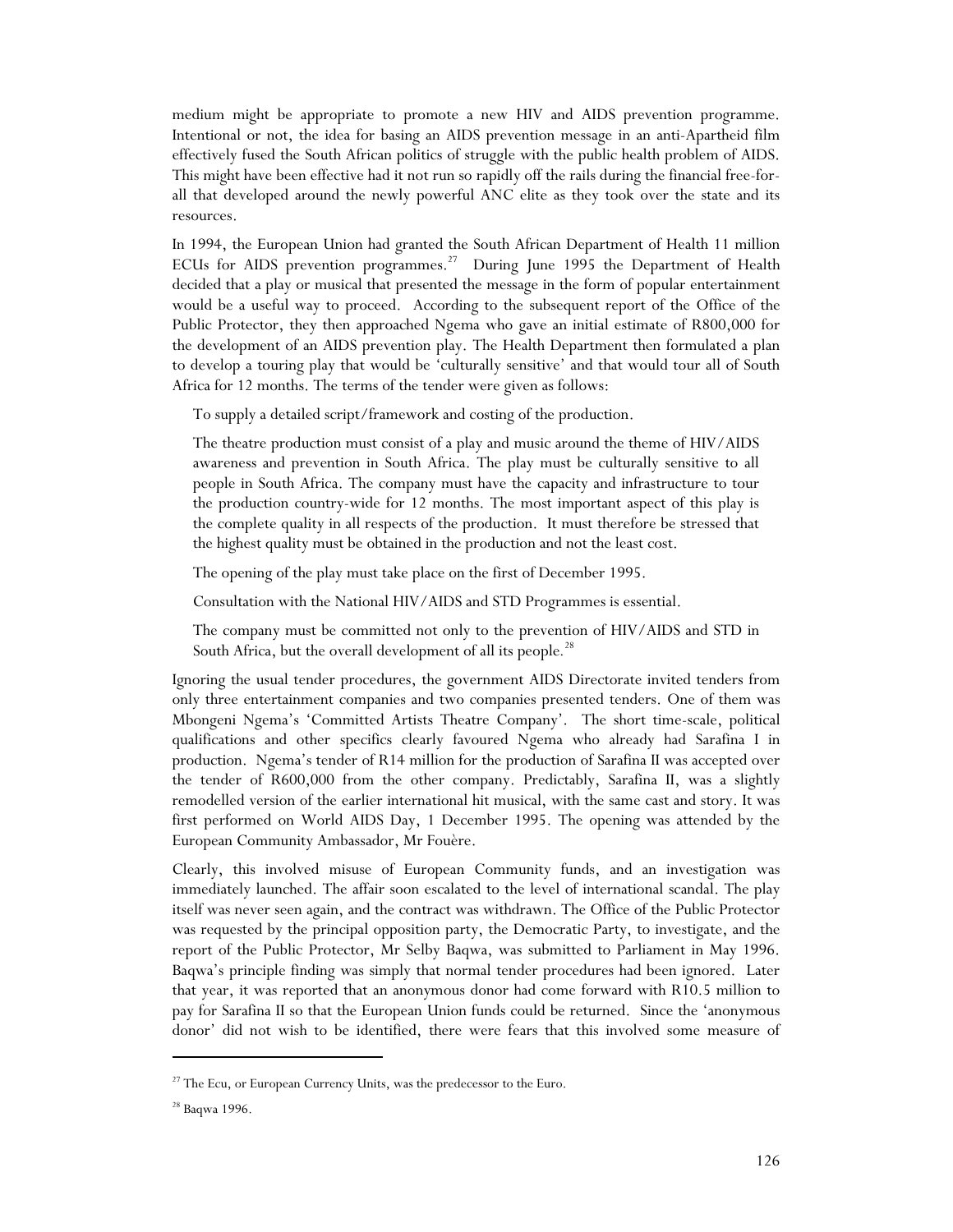influence buying or other corruption, or that there was no such 'anonymous donor' and the funds were actually coming from ANC party sources or from elsewhere in the government budget. The Minister of Health declared that because they could no longer ensure the anonymity of the donor, the offer had been retracted.<sup>29</sup> In any case, nothing more was heard of the recycled play whose message about AIDS was weak in any case. It was not until 1998 that a Special Investigative Unit pursued criminal charges against Mbongeni Ngema and managed to recover some of the government funds that had been spent on his non-play, most of which had been used to buy automobiles and to build an expensive house in Durban. By April 1999, Ngema had declared bankruptcy.

The rationale behind this effort remained obscure. In her report to Parliament, the Minister insisted that 'Theatre, as an art form, is no doubt a very powerful instrument for spreading health messages'. She accepted the charge 'that there were problems with administrative procedures and financial controls' but concluded that 'the play was a good idea'.<sup>30</sup> Noting that HIV prevalence among pregnant women in KwaZulu-Natal was already 18.2% and in Mpumalanga at 16.2%, the Minister declared her wish to 'recommit my Department to the struggle against HIV/AIDS which is a deadly scourge in our society.' She suggested that the criticism of the play by the public was because the play was 'about condoms'. She countered that 'it is not my intention to promote sex and promiscuity among teenagers' by advocating condoms, but insisted that:

… it should also be recorded that the message must also be very clear and simple. The major lesson from the play is indeed: "If you cannot abstain use a condom". Considering that 392 out of a 1000 children are born of children and the use of condoms does prevent unwanted pregnancies, sexually transmitted disease (STDs) and HIV/AIDS. I submit to you that even if that was the only message that the youth could learn, then that is possibly enough. $31$ 

Clearly, if the words of the Minister of Health can be taken to represent the views of the government of South Africa at the time, there was a large gap between the understanding of the enormity of the threat and the quality of the response. The language for their justification, 'if you cannot abstain, use a condom' had been borrowed from the Ugandan 'ABC' programme. Community theatre, plays and music had also been an exceptionally important tool in Uganda's AIDS programmes, but this was a far cry from what Uganda had done. An expensive commercially successful play that had been a musical hit in New York was an unlikely vehicle to carry the AIDS message to all South Africans, most of whom did not speak English, nor live in areas where the expensive lights and sound equipment could even be plugged in. The Minister diluted the concern with AIDS in her justification of the expenditure by mentioning the high rate of teen pregnancy and the prevalence of other sexually transmitted diseases. In short, the South African government at that time had no clear policy direction, and was not certain how to implement the limited policy that it had. As with other issues at the time, the politics of race and the politics of political transformation (and its attendant corruption) were put in the foreground.

<sup>&</sup>lt;sup>29</sup> The public was never informed of who or what had been involved in this subterfuge. Eventually, it appears a consortium of 'South Africans from the private sector' came up with the funds to support the Minister and 'pledge[d] to support and pay for the play and support future endeavours that deal with AIDS' (South African Communication Service 1996).

<sup>&</sup>lt;sup>30</sup> South African Communication Service 1996.

<sup>&</sup>lt;sup>31</sup> South African Communication Service 1996.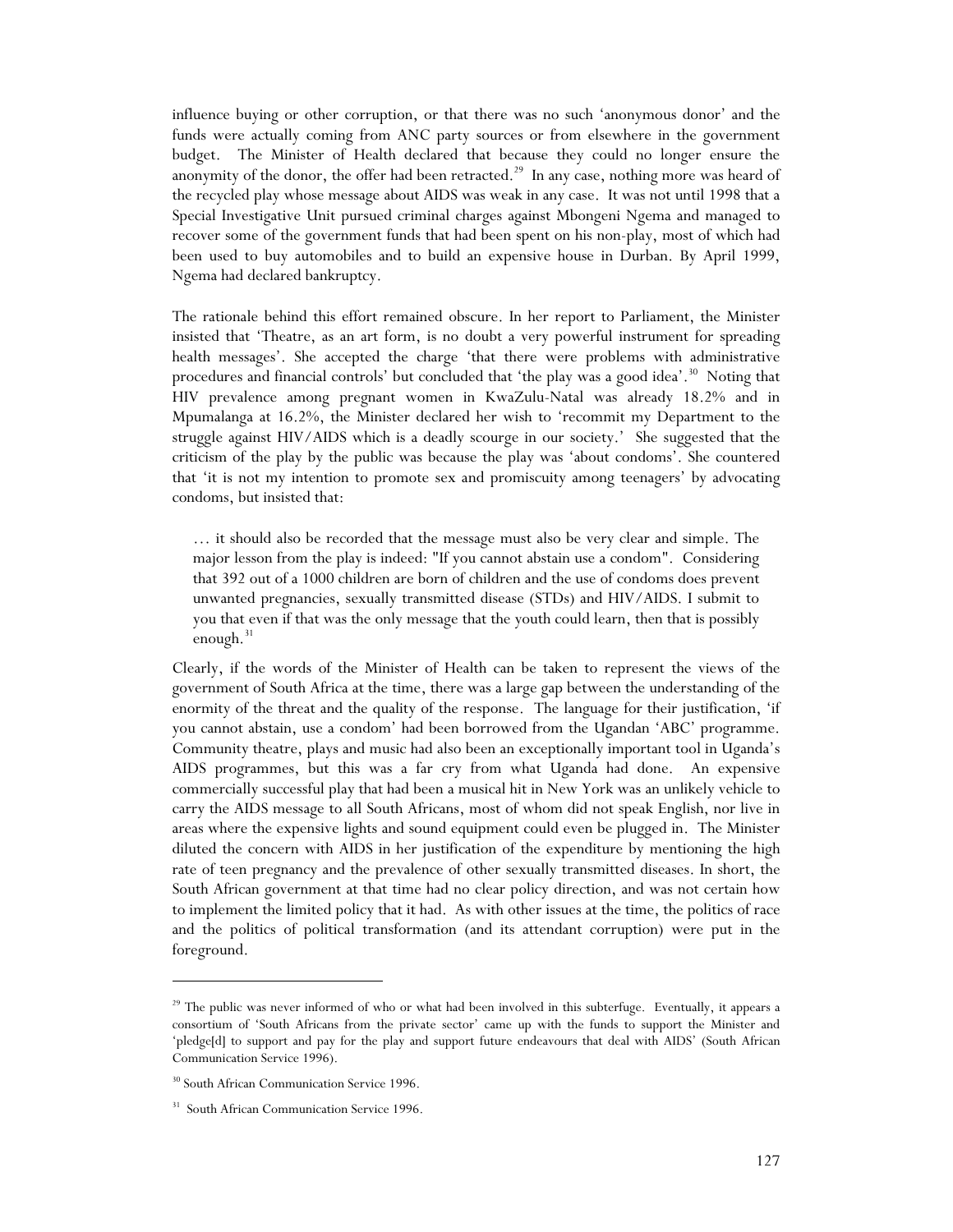By contract, the use of music, dance and theatre to transmit messages about AIDS was highly effective in Uganda, but this was because Uganda's efforts were entirely home-grown, lowtech, and easily accessible. Plays were written by school children and teachers, not professionals. Music was local, often based in local idioms and languages. Theatre was scripted and performed by members of local communities in their communities. This was not the case in South Africa.

The scandal over Sarafina II and its high-tech and financial excesses were soon eclipsed by events around 'fast tracking' the so-called 'miracle cure' for AIDS known as 'virodene'.

### **The virodene scandal**

Minister Zuma formally accepted claims by a company called 'Cryopreservation Technologies cc' (CPT) in Stellenbosch that they had a cure for AIDS. They called it 'Virodene'. She and Thabo Mbeki, then Deputy President, began to promote Virodene as a 'miracle cure for AIDS' partly on the basis that this was a South African 'invention' and represented an African solution to an African problem. They agreed to try to accelerate its acceptance by the Medical Control Council (MCC), the statutory body charged with certifying the safety and efficacy of all new drugs, and awarded it developer R3.7 million for further research.<sup>32</sup> When the MCC refused to approve clinical trials on the reasonable grounds that there was no evidence of its effectiveness, but considerable evidence of toxicity, they accused the Medical Control Council with unjustified interference in their scheme to promote the 'drug'. This cure turned out to be little more than a highly toxic industrial solvent, dimethylformamide. In tones that indicated Mbeki's sense of betrayal by the MCC, he wrote about the matter in the ANC newsletter of March 1998.

More than twelve months ago, emanating from a request the Minister of Health [Nkosazana Zuma] presented through me [Thabo Mbeki], the Cabinet listened to a presentation by the Virodene researchers. Cabinet also had the privilege to hear the moving testimonies of AIDS sufferers who had been treated with Virodene, with seemingly very encouraging results. The Cabinet took the decision that it would support the Virodene research, up to the completion of the MCC processes. So far, this has not necessitated any financial or other material support. The Cabinet has not changed its mind on this issue. Those in Government, who deal with this matter directly, including the Minister of Health and myself, will continue to do so until Government policy changes. The importance of this is further emphasised by the fact that our entire system of government, from the national to the local level, has begun implementing a programme of action of sustained national mobilisation to intensify the offensive against the spread of HIV/AIDS …

Mbeki and Zuma then cited some 'scientists' who were willing to support their claims, and concluded his message to the ANC party newsletter,

Alas, "the local review board", the MCC [Medicine Control Council], still refuses to accept the application, despite its knowledge of the unanimous opinion of these "learned and highly qualified professionals", and whose credentials it is perfectly aware of.

To confirm its determined stance against Virodene, and contrary to previous practice, the MCC has, with powers to decide who shall live or die, also denied dying AIDS sufferers the possibility of "mercy treatment" to which they are morally entitled.

<sup>32</sup> Deane 2005.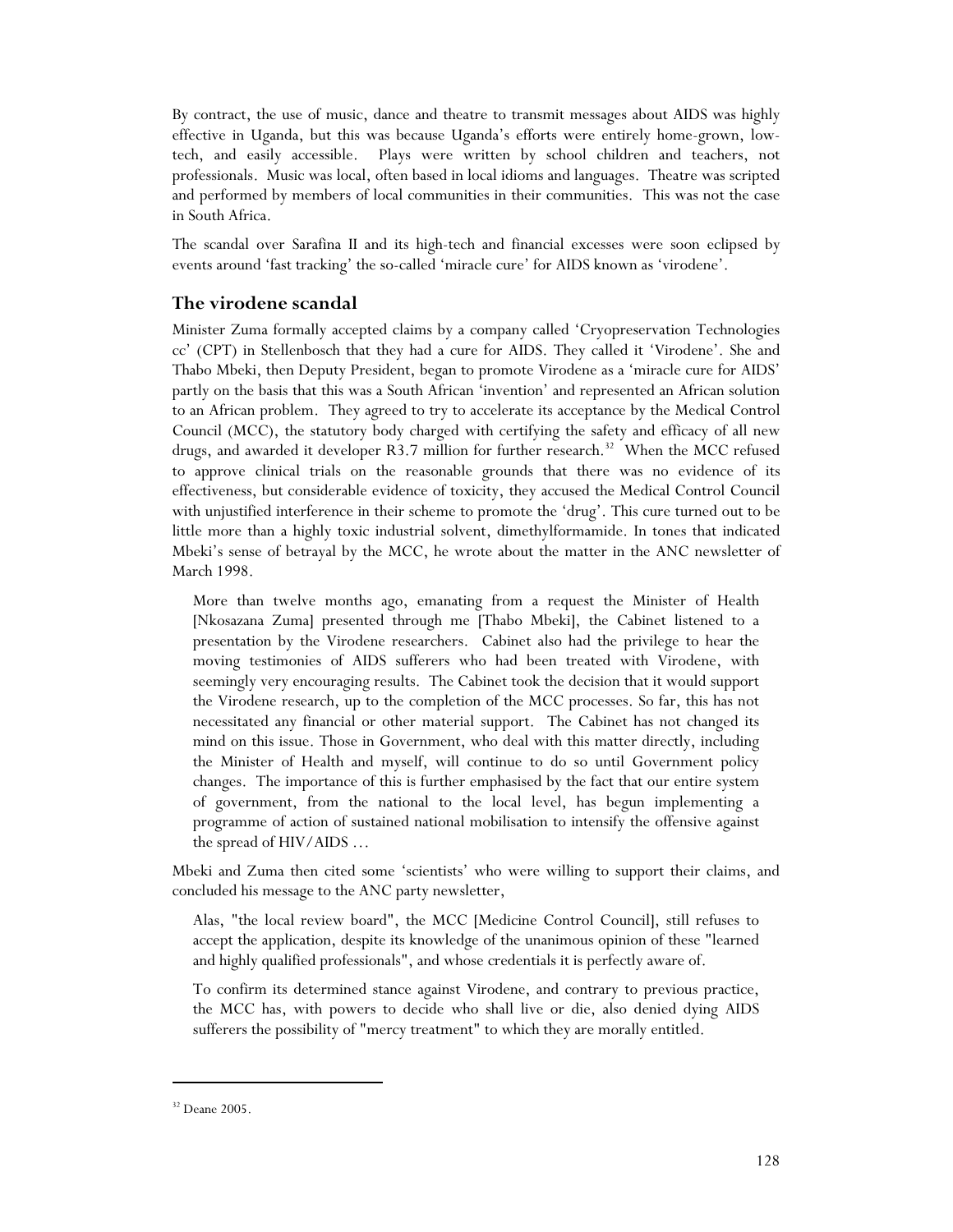I and many others will not rest until the efficacy or otherwise of Virodene is established scientifically. If nothing else, all those infected by HIV/AIDS need to know as a matter of urgency.<sup>33</sup> [All quoted phrases appear as in the original]

The details of any experiments or drug trials that might have taken place in the 'research' on Virodene' were never released. Zuma and Mbeki, as Minister of Health and Deputy President, reacted to what they perceived as the 'arrogance' of the Medical Control Council. They had presented Virodene as an 'indigenous' discovery that promised, if not a cure for AIDS, then a 'mercy treatment' to which those who were dying were 'morally entitled'. Their willingness to believe that such miracles were possible, entirely outside of normal scientific practice, indicates the depth of their denial that AIDS was in fact the most serious epidemic facing South Africa. While it was true that TB and malaria killed more people than AIDS at the time virodene was being discussed, by 2004 AIDS had indeed become the leading cause of death in South Africa.<sup>34</sup> Their sense of *moral* outrage, too, strongly suggests that they continued to see HIV as a moral problem rather than a 'normal illness'. Some years later, Thabo Mbeki spelled out the grounds for his moral outrage in a document entitled 'Castro Hlongwane, caravans, cats, geese, foot & mouth and statistics, HIV/AIDS and the Struggle for the Humanisation of the African'.<sup>35</sup> This document spells out most of the rationale for President Mbeki's apparent rejection of the science of HIV and AIDS, and the views expressed are probably still those held by the President in 2006.

In 1999, when Thabo Mbeki was elected president and Nelson Mandela stepped down, Nkosazana Zuma was 're-deployed' (in the terminology of the ANC ruling party that prides itself on its high degree of command and control from the centre) as Minister of Foreign Affairs.<sup>36</sup> In her place he appointed Manto Tshabala-Msimang who has carried on the 'tradition' of 'denialism' begun by Mbeki and Health Minister Zuma from the beginning of the epidemic.

While these dramas played themselves out at the top of the political hierarchy, considerable and extraordinary development of health care, including AIDS prevention, provision of antiretrovirals (ARVs) and highly active retrovirus treatment (HAART) regimes had already begun in private hospitals, and was carried out secretly in some public hospitals on a limited basis. This served as a kind of counterbalance to the misdirected leadership from the ministry of health and president's office. The process of 'grassroots' development and civil society action in opposition to government, well established in Apartheid South Africa, now began to grow in response to government attitudes to HIV and AIDS.

## Health Legislation and policy

In the period since 1994, the South African Parliament has passed 29 separate pieces of legislation relating to health care providers and public health. These have covered important aspects not only of bio-medical practice and nursing, pharmaceutical provision and dispensing,

<sup>33</sup> Mbeki 1998.

<sup>&</sup>lt;sup>34</sup> Doherty & Colvin 2004.

<sup>&</sup>lt;sup>35</sup> The document was circulated amongst ANC party members and through email. It has been posted on the Internet (http://www.virusmyth.net/aids/data/ancdoc.htm ) together with other documents pertaining to AIDS 'denialism', including those of Rasnick and others (African National Congress 2002). In the 'properties' of the Microsoft Word document downloaded from the ANC website, the 'author' field gives the name 'Thabo Mbeki', and reports that it was 'created' in April 2002. It is approximately 40,000 words in length. Under the title, the document is dated 'March 2002.' The document was accessed on the Internet in September 2006. There has been no effort to deny it or withdraw it by the South African government.

<sup>36</sup> Mbeki 1998.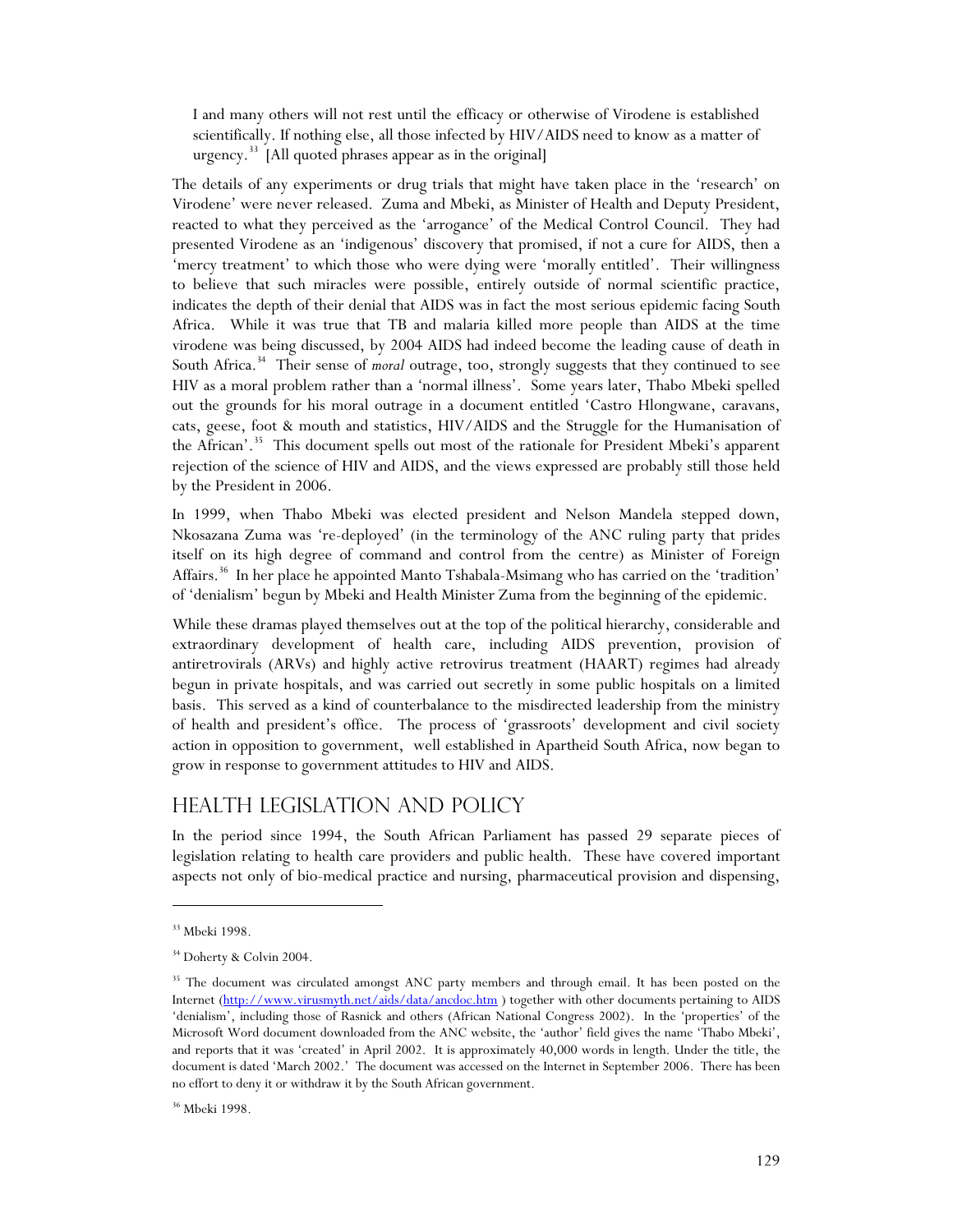but also alternative medical practices such as traditional healers, chiropractic, and homeopathy. These have transformed South African health care in profound ways by making many medications cheaper and improving service delivery to the poor, and in rural areas. None of this legislation, however, has directly addressed HIV and AIDS.

The ANC government inherited a health care system that was highly fragmented and which placed its emphasis on curative care, high-tech urban hospitals and the private sector.<sup>37</sup> Great strides have indeed been made to broaden the reach of public health initiatives and to make provision for primary health care clinics, and better serviced hospitals outside of the urban areas and for the poor.

Minister of Health, Manto Tshabalala Msimang approved the new five-year plan in 2000 that was meant to guide the government's response through 2005. The process began when she came to office in 1999 with a meeting that was meant to draw on as many sectors of the population and 'stake holders' (as anyone who may be an 'interested and affected party' is called in South African popular discourse) as possible. This included,

… faith-based organisations, people living with HIV infection and AIDS, human rights organisations, academic institutions, the civil military alliance, the Salvation Army, the media, organised labour, organised sports, organised business, insurance companies, women's organisations, youth organisations, international donor organisations, health professionals and health consulting organisations, political parties, and relevant government departments.<sup>38</sup>

In addition, the resulting plan also noted that the minister consulted traditional healers in 'bilateral meetings'. The impression was given that there had been a broad poll of public opinion and stake-holder interests. Conspicuous by their absence was the AIDS Consortium and the Treatment Action Campaign, both offshoots of the AIDS Law Project, and other civil society organisation that had begun to oppose government. While sporting bodies and the Salvation Army were given a hearing, the most active civil society organisation concerned with AIDS, and most of South Africa's leading AIDS scientists were left out of the loop.

The situation by then was already reaching extreme proportions in some places. In KwaZulu-Natal Province in 1997, a prevalence of 63% was reported in one paediatric ward in a tertiary hospital, $39$  while an adult medical ward in the same province tested 54% HIV positive<sup>40</sup> and a gynaecology ward in a district hospital yielded a figure of  $42\%$ .<sup>41</sup> In Gauteng Province, the paediatric ward in a tertiary-level hospital one study found  $29\%$  already infected in  $1996$ ,<sup>42</sup> while those in another paediatric ward were  $18\%$  HIV-positive by  $1998.^{43}$  While overall HIV prevalence was found to be 22.4% and 32.5% in antenatal clinics in KwaZulu-Natal according to the planning document,<sup>44</sup> many hospital wards already had a large burden of HIV-infected patients. The 'HIV/AIDS/STD Strategic Plan for South Africa, 2000-2005', committed the

<sup>37</sup> Forman, Pillay & Sait 2004.

<sup>38</sup> South African Government 2000.

<sup>&</sup>lt;sup>39</sup> Pillay, Colvin, Williams & Coovadia 2001. 160 patients were tested. Cited in Doherty & Colvin 2004: 207 (table 17).

<sup>40</sup> Colvin, Dawood, Kleinschmidt et al. 2001; 507 patients were tested.

<sup>41</sup> Wilkinson & Connolly 1999; 196 patients were tested.

<sup>42</sup> Meyers, Pettifor, Gray et al. 2000; 507 patients were tested.

<sup>&</sup>lt;sup>43</sup> Johnson, Henderson, Crewe-Brown et al. 2000; 176 patients were tested.

<sup>44</sup> South African Government 2000: 7.